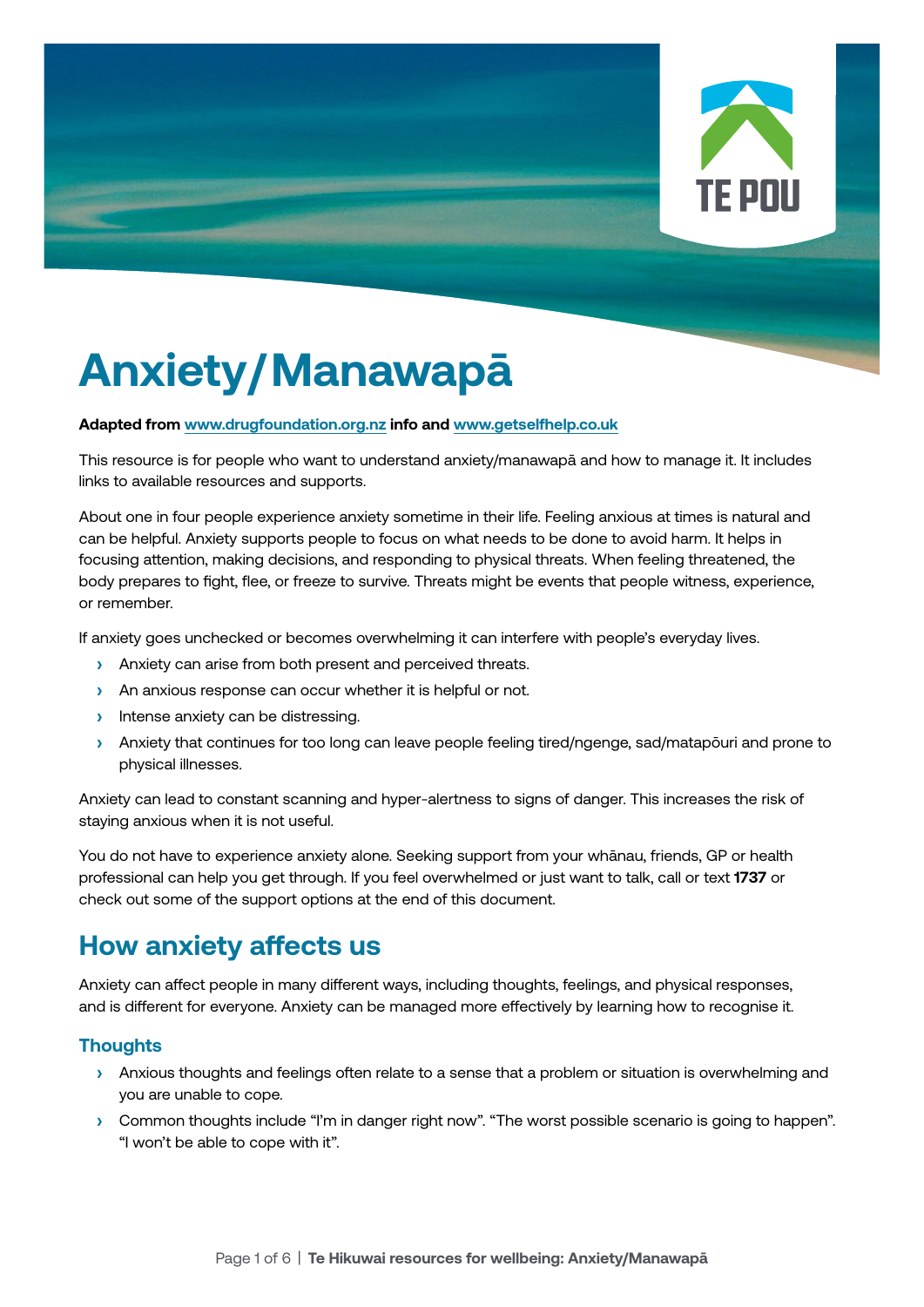#### **Physical sensations**

Particular physical sensations may be experienced when feeling anxious.

- **› Racing or uneven heartbeat** and thoughts of having a heart attack.
- **› Rapid breathing** can lead to chest pain, breathlessness, a choking feeling, dizziness or light-headedness, and blurred vision.
- **› Sensations on the skin, fingers, and toes** can involve tingling, coldness, numbness, sweating, or looking pale or flushed.
- **› Muscle tension** due to the large muscles tensing, causing aching, shaking, pain, and headaches.
- **› Enlarged pupils** that may cause sensitivity to light or spots appearing before the eyes.
- **› Digestive upsets** when the digestive system slows down for the body to prepare to get away from the threat. This may lead to nausea, "butterflies in the stomach", a dry mouth, or diarrhoea.

#### **Behaviours**

Anxiety can affect what people do. Some people may avoid triggering their anxiety by:

- **›** not going out
- **›** avoiding people or places
- **›** "escaping" or leaving situations early
- **›** going to certain places at particular times
- **›** using tobacco/kai paipa, alcohol/waipiro, and other substances.
- **›** While these behaviours may help people feel safe and cope with anxiety in the short term, they can make anxiety worse in the long term.

### **Understanding anxiety**

Anxiety is often made worse by a cycle in which the body, thoughts, feelings, and behaviours interact with each other. This cycle can intensify anxious thoughts, as shown below.

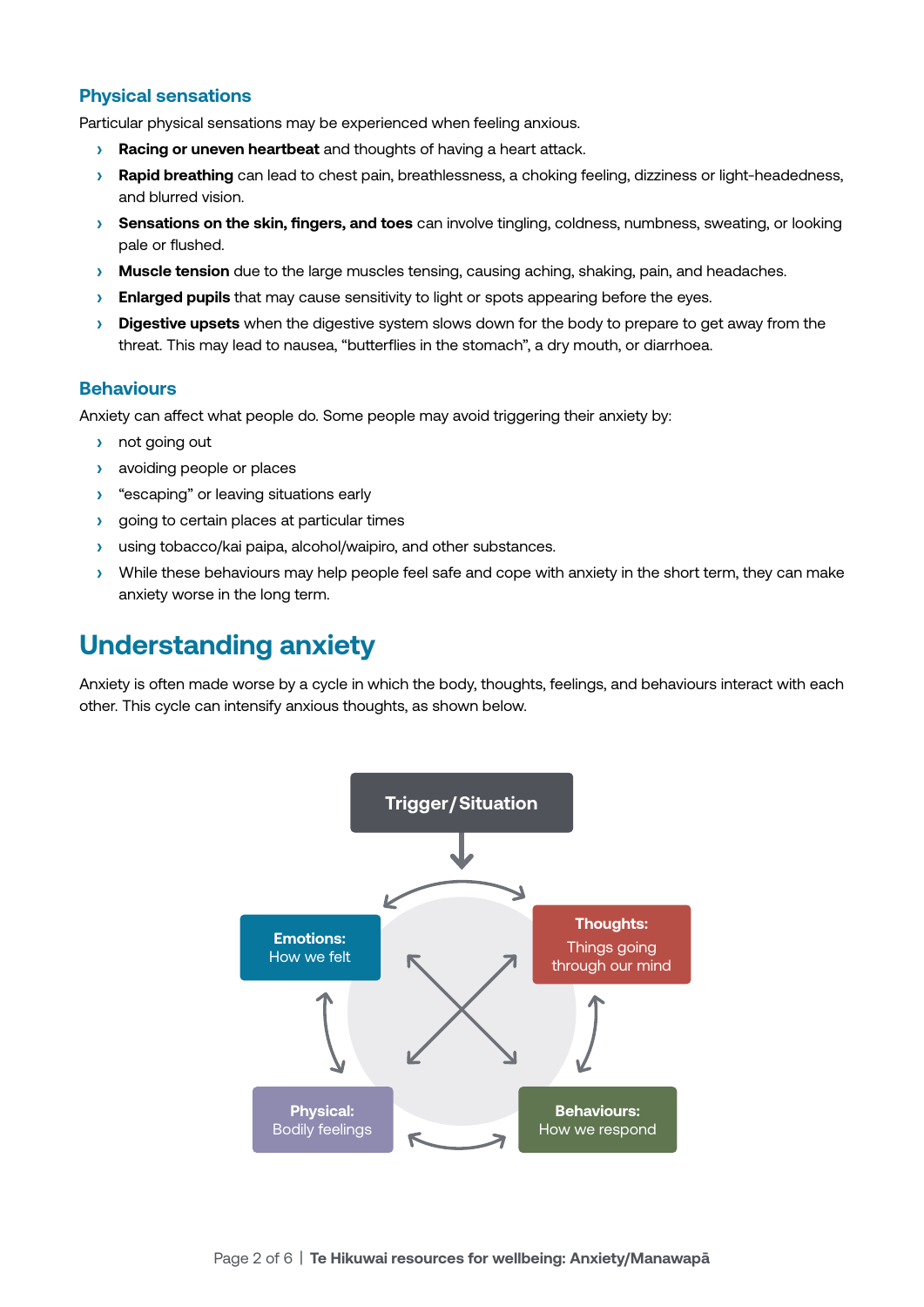## **Doing things differently to reduce anxiety**

Some anxiety is natural and helpful. Avoiding things can make anxiety worse and lead to increased anxiety. There is a need to:

- **›** prevent anxiety from becoming overwhelming or constant
- **›** use strategies to reduce the level of anxiety felt or remove the cause.

Below are some actions to reduce anxiety.

#### **Doing self-care differently**

Look after your health and wellbeing.

- **›** Eat nutritious and healthy kai regularly and drink plenty of water.
- **›** Exercise to reduce anxiety and stress.
- **›** Have around 8 hours sleep or more each night.
- **›** Take time to do things you find fun and relaxing.

#### **Identify what triggers your anxiety**

What triggers your anxiety? Triggers can lead to intense physical or emotional reactions that make you feel anxious. Ask yourself, what makes you anxious, and when does this happen? By seeing patterns, you can do something about them. Is it certain times, places, people, situations, thoughts, or memories? Or something else? By figuring out what your triggers are, you can develop a plan to address your anxiety.

Different triggers require different approaches. Some triggers are avoidable, and others are not. Over time you can grow and overcome fears by learning to experience situations that make you feel anxious.

Be creative. Things that reduce or remove the cause of anxiety can be beneficial. Make a list of your ideas. Choose the best and most practical ideas for you. Then start making it happen.

#### **Reduce avoidance**

By avoiding situations that make you anxious, it will often increase your anxiety. While learning to manage (or stay in) these situations might feel uncomfortable in the short term, it can help you feel in control.

Plan to gradually do the things you usually avoid. Practice being in mildly anxiety-provoking situations. When you feel comfortable in this situation, work up to more challenging situations. For example, if you usually avoid being social, start small with people you trust.

If you fear a particular situation, such as going in a lift, make a list of different situations related to it from the least to most anxiety-provoking. This may include standing near a lift, standing in a lift with the doors open, going one floor in a glass lift, then one floor in an enclosed lift.

Start by doing the least anxiety-provoking situation for a few minutes each day, then slowly move up to the next level when you feel comfortable.

Use breathing techniques, positive self-talk (replacing unhelpful thoughts with more realistic ones), and other coping strategies to increase your confidence.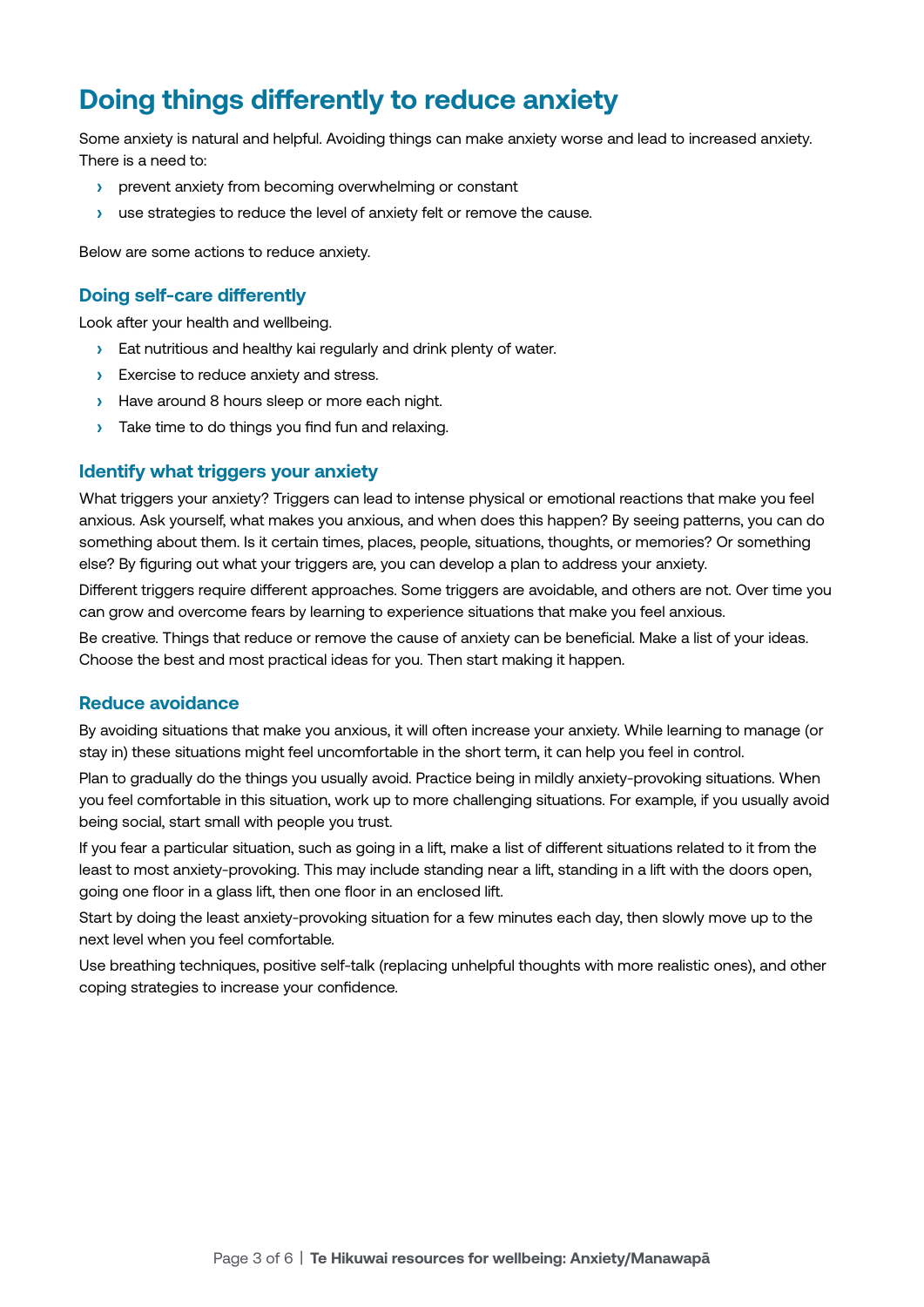#### **Thinking differently to reduce anxiety**

Thinking strategies can help reduce anxiety. STOPP is a technique that can help you gain some control over your anxiety.



- **Stop** pause for a moment.
- **T Take a breath** notice how you are breathing and try slowing it down.
- **Observe** notice what you are thinking, focussing on, and reacting to.
- **Pull back** think about the bigger picture.
- **Practice what works** what is the best thing for me to do right now in this situation?

#### **Reflect on your thinking**

- **›** What are you reacting to?
- **›** What do you think is going to happen? What is the worst (and best) that could happen? What's most likely to happen?
- **›** Are you overthinking and getting things out of proportion? How important is this really? Will it be in 6 months?
- **›** Are you overestimating the danger and underestimating your ability to cope?
- **›** Are you mind-reading what others might be thinking?
- **›** Are you putting more pressure on yourself than you need to?
- **›** Do you think you can predict the future?

#### **Think of helpful alternatives**

- **›** Can you look at this another way?
- **›** What advice would you give someone else in this situation?
- **›** What do you want or need from this person or situation? What do they want or need from you? Is there a compromise?
- **›** What would be the consequences of responding the way you usually do?
- **›** Is there another way of dealing with this? What would be the most helpful and useful action for you to take (for yourself, the situation, and others)?
- **›** What would it look like if you coped well with the situation?

#### **The physical sensations of anxiety**

The physical sensations of anxiety can be distressing but won't really hurt you. Don't fight or resist the feelings. Let them flow through and past you.

- **›** Focus your attention elsewhere. What are five things you can see? Four things you can hear, three things you can touch, two things you can smell and one thing you can taste?
- **›** Focus your senses on other things to ground you and settle the physical sensations over time.
- **›** Practice calming or mindful breathing. This will help reduce the physical sensations, intensity of thoughts, and feelings. See [www.getselfhelp.co.uk/mindfulness.htm](http://www.getselfhelp.co.uk/mindfulness.htm)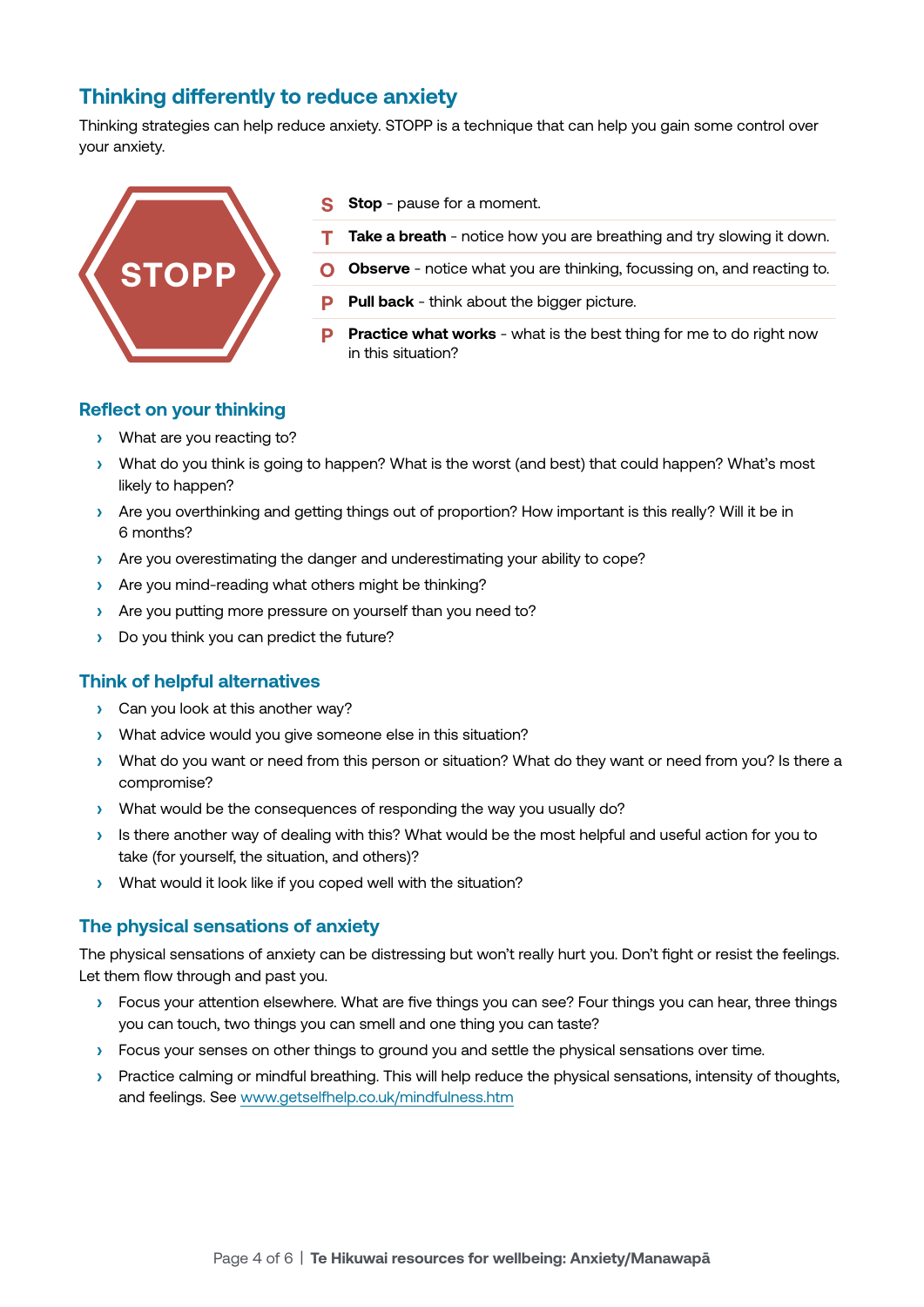# **Keep going**

Practice doing things differently. Over time this will become a habit that reduces your anxiety. Acknowledge and celebrate your wins. Persist with positive and healthy behaviours that help you gain confidence in your ability to manage anxiety.

## **Further support and information**

#### **Support**

- **›** If you feel stressed, anxious, overwhelmed or just want to talk to someone, call or text **1737**.
- **›** Anxiety NZ offers information, resources, and a 24/7 helpline. **0800 269 4389** | [www.anxiety.org.nz](http://www.anxiety.org.nz)
- **›** The Lowdown has information on anxiety, self-help resources and a free 24/7 helpline. **0800 111 757** or text: **5626** | <https://thelowdown.co.nz>
- **›** Depression.org.nz offers advice, support and information on depression and anxiety | [depression.org.nz](http://depression.org.nz)
	- **▷** For Māori | <https://depression.org.nz/get-better/your-identity/maori/>
	- **▷** For Pasifika peoples |<https://depression.org.nz/get-better/your-identity/pasifika/>
	- **▷** For people who are deaf or have a hearing impairment | <https://depression.org.nz/get-better/your-identity/deaf/>
	- **▷** For people who live rurally | <https://depression.org.nz/get-better/your-identity/rural/>
	- **▷** For men's services | <https://depression.org.nz/get-better/your-identity/men/>
	- **▷** For LGBTTQIA+ people | <https://depression.org.nz/get-better/your-identity/lgbti/>
- **›** OUTline provides free confidential and specialist phone counselling for people who identify as LGBTTQIA+. **0800 688 5463**
- **›** Aunty Dee provides a free online tool to help people work through problems to generate ideas and find solutions. Although aimed at young Pasifika and Māori people aged 14-25 years, anyone can use the tool. <https://www.auntydee.co.nz/>
- **›** Staying on Track is an e-therapy course that teaches practical strategies to cope with stress and disruption of day-to-day life | <https://www.justathought.co.nz>
- **›** If you are worried about how anxiety affects your life, talk to your GP or health professional for help and information.